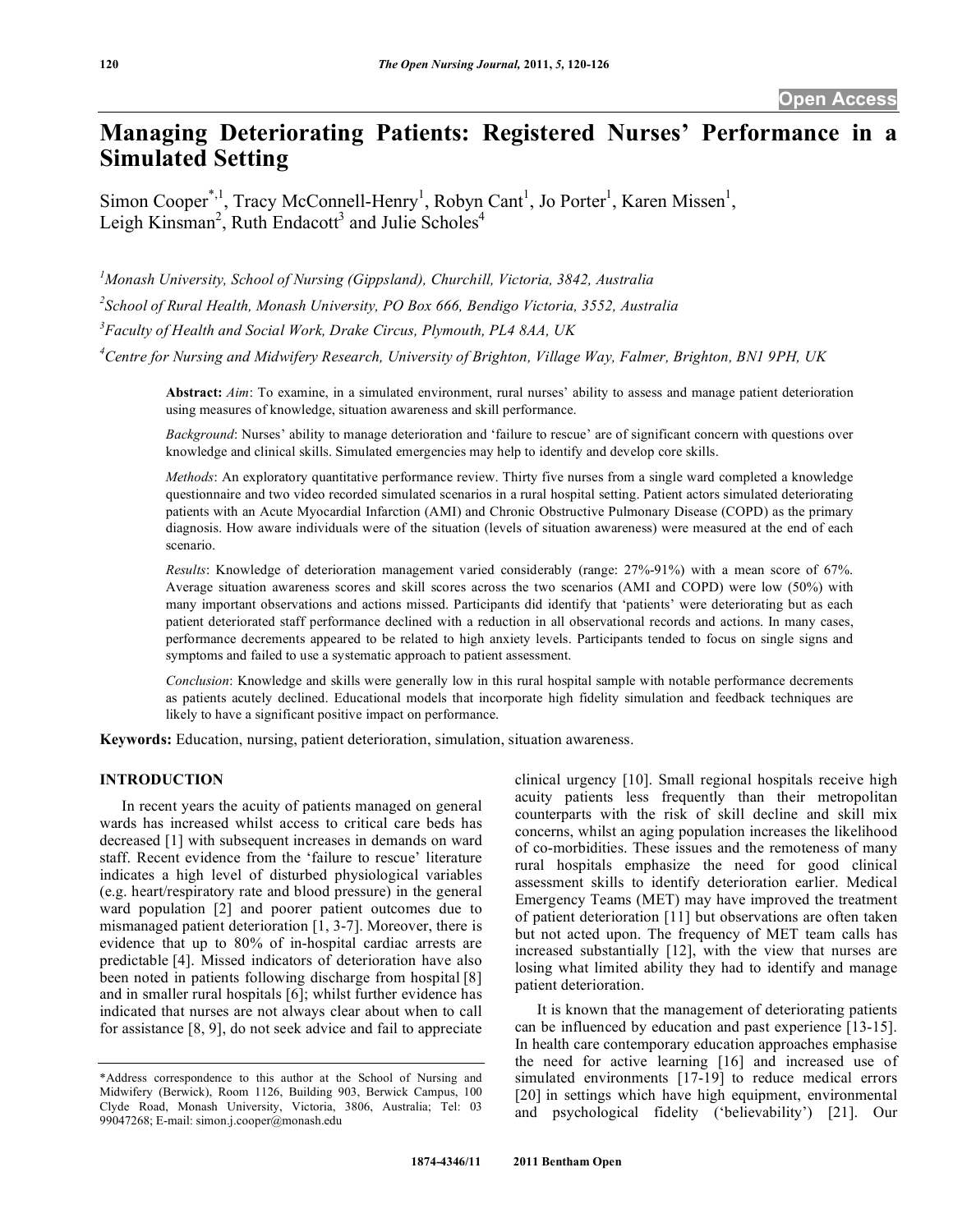experience, and recent work suggests that patient actors are able to mirror the true contextual environment and have a significant impact on learning [22-26]. Major benefits of using simulation in conjunction with clinical placements include the opportunity to rehearse skills in a safe environment without compromising patient safety [18] and for the controlled, objective measurement of clinical performance. Unique to this and our previous studies [27-31] we have measured levels of 'situation awareness' [32, 33] with the objective of understanding health professional focus of intention and ultimately enhancing patient safety. Originally developed from aircraft industry work on cockpit crew resource management, and later developed in anaesthesia, Situation Awareness (the perception of environmental elements) is measured on three levels (perception, understanding and prediction); and can be mapped and measured in a simulated environment using previously validated software known as Situation Awareness Global Assessment Technique (SAGAT) [34].

 Best practice evidence-based models of education that are known to impact on clinical practice and the management of patient deterioration are unusual [35]. Educational models such as FIRST<sup>2</sup>ACT (Feedback Incorporating Review and Simulation Techniques to Act on Clinical Trends) [30] are likely to be a good framework for the development of education through incorporation of didactic teaching, formative assessment (to drive learning), high fidelity simulation and structured feedback techniques. Assessing patient deterioration management performance will enable us to understand performance decrement issues and build a program of education that has an impact on clinical outcomes. With these issues in mind our aim was to: Examine registered nurses' ability to manage patient deterioration in a simulated environment with measures of knowledge, situation awareness and skill performance.

The following research questions were addressed:

- How do registered nurses manage patients who are deteriorating, or at risk of deterioration?
- How is knowledge applied in a simulated learning environment? For example, what is the relationship between pathophysiology knowledge, and recognition and management of physiological changes?
- How situationally aware are nurses, and is this related to their knowledge and skill performance?

# **MATERIALS AND METHODOLOGY**

#### **Participants**

 This exploratory quantitative performance review was set in an Australian rural hospital in the state of Victoria. All registered nurses (Division 1) from the mixed medical/surgical ward (n=41) were invited to participate in the study. Enrolled nurses and locum nurses were excluded. Thirty-five nurses participated (85%) attending a 1.5 hour individual session in a training facility designed to match the ward setting. Each participant completed a demographic survey, a 'pre-test' multiple choice questionnaire, two 8 minute simulation exercises and video-based, facilitated reflective review, followed by expert feedback. There was limited data from which to base a sample size calculation however based on the hypothesis that there will be a change

in individual performance between scenarios guidance suggests that 30-60 participants are sufficient for each situation awareness query [34].

# **Ethics**

 Ethics approval was obtained from the Monash University Standing Committee on Ethical Research in Humans. Participants were required to give informed written consent and no incentives such as payment were offered for participation. In recruiting participants, the study was summarised openly and honestly by the research team. Additional applicable training was offered to participants and non-participants on completion of the study. The supportive role of the research team and the debriefing and feedback components of the study were emphasised.

# **Instruments**

 A 10-item demographic questionnaire identified age, sex, nursing grade/qualifications, clinical speciality, recent training and relevant work experience. An 11 item multiple choice questionnaire with four response options identified participants' knowledge of patient deterioration with items relating to observational parameters (n=8), equipment use  $(n=2)$  and terminology  $(n=1)$ . This previously validated question set had good face and content validity and was developed from peer reviewed questions [36] and piloted in a previous study with student nurses [27].

# **Scenarios and Skill Performance Assessment (Objective Structured Clinical Examination - OSCE)**

 In a training facility designed to mirror the ward setting participants complete two 8-minute simulation exercises that were video recorded (to enable participant feedback) and incorporated patients with an acute myocardial infarction (AMI) and chronic obstructive pulmonary disease (COPD). AMI and COPD were selected as they were the most common presenting condition to the ward. Three trained and fully briefed professional patient actresses (standardised patients) were employed to simulate clinical scenarios. To mimic reality, the conduct of the simulations met three conditions: (i). relatively little information was provided initially, (ii) the clinicians were allowed to investigate freely and (iii) participants were given clinical information over time in accord with process-based information- giving [37]. This approach was adopted to improve the ecological validity of the simulation [17] enabling the participant to experience clinical thinking in a dynamic manner.

 In both scenarios subtle deterioration cues were present in the first 4 minutes, prior to more obvious and significant signs of deterioration during the final 4 minutes. Two factors were taken into account in order to achieve applicable learning outcomes. These were: the level of relevant information provided and the predictability of perceived relationships between variables (e.g. tachycardia and low blood pressure indicating reduced cardiac output [13]. These dimensions were incorporated into the AMI scenario - high level of relevant information and low level of uncertainty (i.e. the 'easier scenario'); which was followed by the COPD scenario - low level of relevant information and high level of uncertainty (i.e. the more difficult scenario).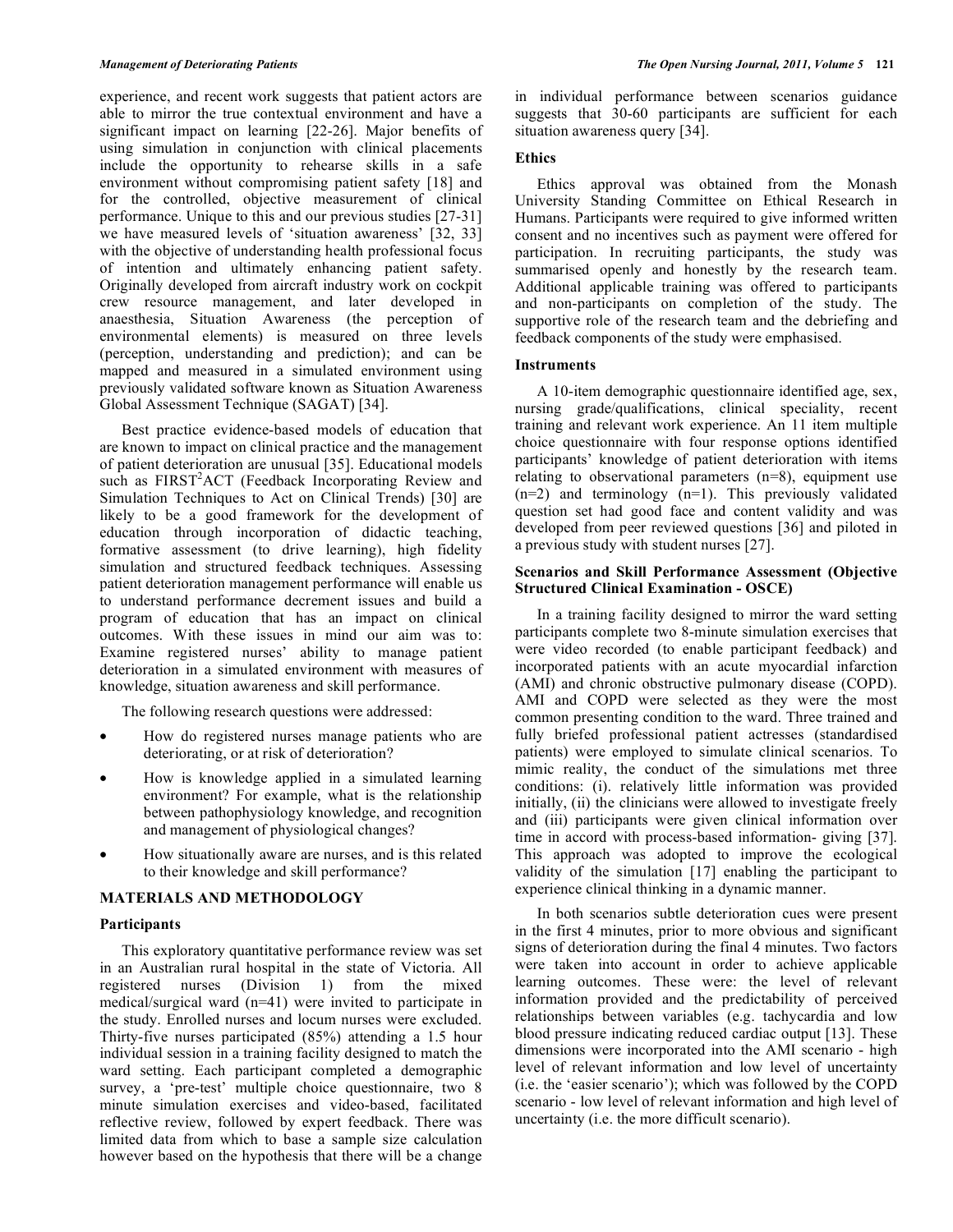On arrival, participants were given a brief description of the patient's presenting condition prior to each scenario. One of the researchers played the role of a newly qualified doctor, remaining in the ward to 'prescribe' medication/s on request, or to support participants with unfamiliar equipment. A standardised check list (OSCE) was used to rate the number of correct observations/actions for each scenario. Primary skill ratings were made by the researcher playing the doctor's role and by a second non-participant observer at the end of each scenario (to ensure inter-rater reliability).

#### **Situation Awareness**

 At the conclusion of each scenario the participant was taken from the simulation room and asked 12 'yes/no' questions to assess their overall awareness. The questions were developed by a panel of experts using Goal Directed Task Analysis to identify goals, decisions and situation awareness requirements [34]. The 'scene' was altered between each scenario, for example suction was available in the first scenario but not in the second. Immediate 'gut reaction' responses were encouraged from participants with questions for each scenario covering three domains:

- 1. Physiological perception [3 items] e.g. 'what is the heart rate at the moment?', and 'what is the respiratory rate'; and global perception [3 items] e.g. 'Is suction available?', and 'what is attached to the foot of the bed?'
- 2. Comprehension [2 items] e.g. 'what is wrong with the patient?'
- 3. (iii) Projection [4 items] e.g. 'what medications may be required?', and 'what investigations may be required?'

#### **Data Analysis**

 Survey data was entered into a database of PASW statistics. The normality of the multiple choice test, skill performance and situation awareness score data was confirmed, enabling parametric inferential analyses. The relationship between key demographic variables and the multiple choice questionnaire, OSCE and situation awareness scores were investigated using applicable statistics e.g. Pearson product-moment correlation coefficients for scale variables; Spearman's rank-order correlation for non-normally distributed variables (e.g. age). Repeated-measures t-tests were used for differences between related variables (e.g. skill performance over two scenarios) and independent group t-tests for dichotomous demographic variables and mean assessment scores. All tests for statistical significance were two tailed, with  $p \geq 0.05$  regarded as significant.

#### **RESULTS**

#### **Demographic Characteristics**

 Thirty-five nurses participated from a staff population of 41 (85.4% sample). One nurse withdrew after the first scenario due to high levels of anxiety [*in the results below we therefore list outcomes from the first scenario (n=35) and the second*  $(n=34)$ *]*. The majority were female (33; 94.3%) with an average age of 41 years (range: 22-60, SD=10.6) and employed for an average of 27 hours per week (range 2-40).

 All nurses were Division 1 registered nurses with Bachelor level qualifications. Three-quarters (74.3%) had been qualified for more than 3 years (range 0-33 years; mean 13.57: SD=10.27). Fifteen nurses (42.9%) had postgraduate certificate or diploma level qualifications; including five in midwifery, one in cardiac care and two in critical or intensive care. One nurse had a Masters in Nursing.

 Participants had worked in a variety of clinical settings during their career including (in decreasing frequency) surgical, medical, aged care, emergency, theatre, midwifery, rehabilitation, mental health, community and intensive care. Half had worked in one of these posts for more than 5 years (range: 0-33) with an average duration of 8.6 years  $(SD=7.75)$ .

 Fifty one percent of participants (18) had completed a basic or advanced life support course within the last two years. In response to a question about the number of seriously ill patients they had managed in the last year - 7 participants had no experience, 16 had managed 1-3; five had managed 4-6; and three had managed more than 12 patients (median= 2; mean 4.26 SD 8.9; range 0-48).

#### **Knowledge: Multiple Choice Questionnaire**

 The average total score for the multiple choice questionnaire was  $66.5\%$  with a wide range of results (n=35, range 27-91%, SD=12.9). Most participants responded correctly to the first three questions relating to circulation, with a range of results for the remaining questions (Table **1**).

**Table 1. Group Totals for Clinical Knowledge Responses: Multiple Choice Questionnaire (n=35)** 

| <b>Item Question Focus</b> | Grouped Number of Correct Answers (N/%) |
|----------------------------|-----------------------------------------|
| Hypovolaemic shock         | 33(94.3)                                |
| Hypoxia                    | 35(100)                                 |
| Capillary refill           | 31(88.6)                                |
| Pulse palpation            | 7(20.0)                                 |
| Heart rate                 | 14(40.0)                                |
| Pulse oximeters            | 33(94.3)                                |
| Respiration                | 24(68.6)                                |
| Cannulation                | 24(68.6)                                |
| Cardiac output             | 22(62.9)                                |
| Neurological response      | 19(54.3)                                |
| Non-rebreath masks         | 13(37.1)                                |

#### **Skills Performance (OSCE)**

 Skills performance for the two scenarios was calculated from the standardised rating forms. Participants in the cardiac scenario scored an average of 52.1% (n=35, range 36-72%, SD=9.3), and 48.6% for the respiratory scenario (n=34, range 26.1-73.9%, SD=11.7). Performance was consistent between the scenarios i.e. there was no significant difference between scores in the first and second scenarios (*t* =0.662, p =0.513 (CI: -3.23 (1.56) 6.35). Total scores for both scenarios (48 items) averaged 50.4% ranging from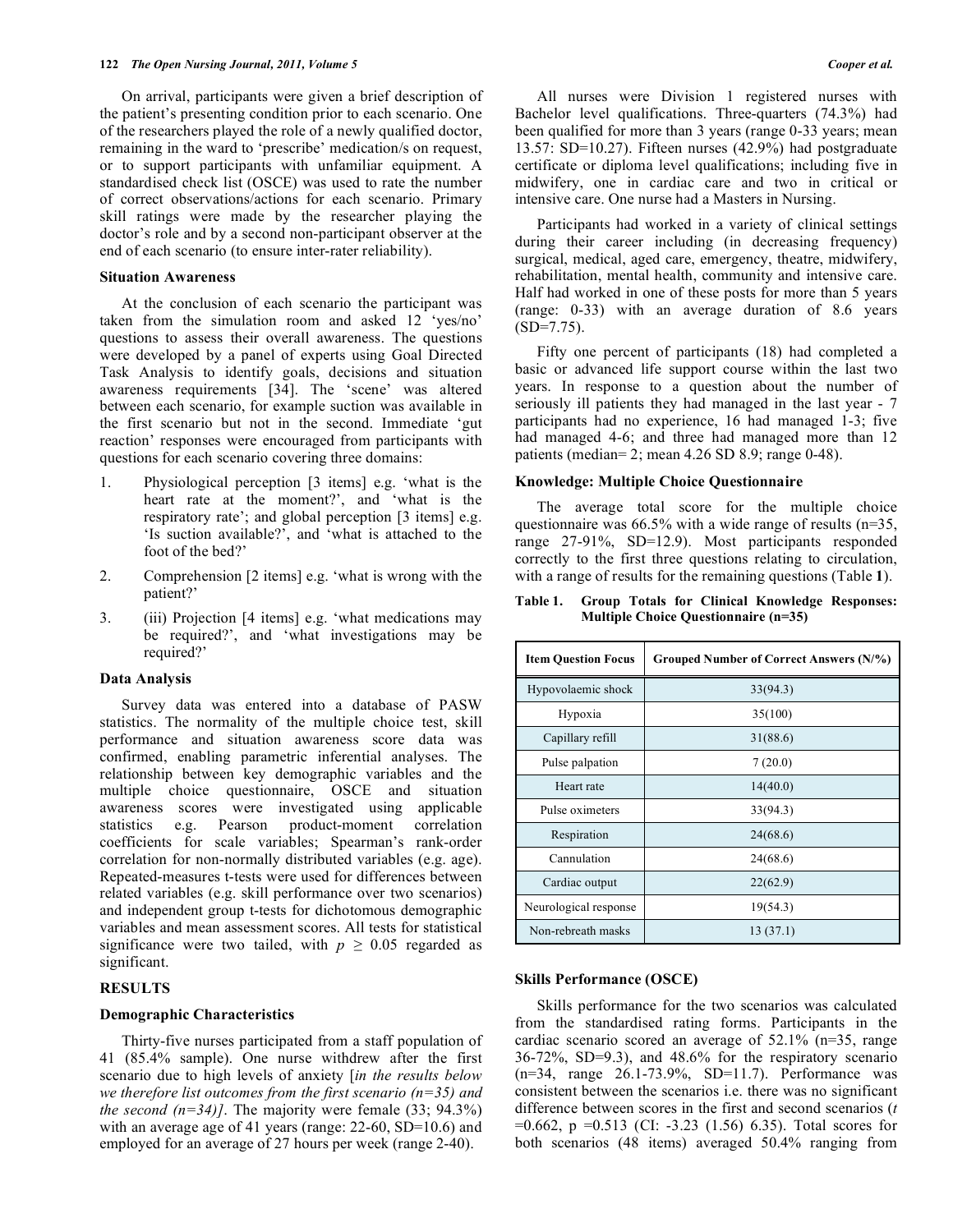26.1-73.9%, (n=34, SD=10.50) raising significant concerns over performance as half of the applicable actions were not performed.

# *Cardiac Scenario*

 In the first four minutes of the cardiac scenario the average number of correct observations/actions was 45.5%  $(n=35, range=0.0-91.4\%)$ . Of the eight subtle cues, the most frequently performed were recording/requesting the blood pressure (BP) and obtaining a rhythm strip (91.4%) (Table **2**). The least frequent observations were respiratory rate  $(11.2\%)$  and temperature  $(34.3\%)$  with no nurse recording the capillary refill time (CRT).

 Performance in the second half of the scenario was wide ranging (mean 58.7%; range 0.0- 94.3%). Nitrates were frequently requested and oxygen administered (94.3%) but again the respiratory rate was rarely recorded (5.9%) and the CRT was never performed. There was a decline in all of the actions that should have been taken twice with a statistically significant decrease in the proportion of participants who checked pain score and oxygen saturation, despite the more obvious cues in the second half of the scenario.

# *Respiratory Scenario*

 In the first four minutes of the respiratory scenario the average number of correct observations/actions was 52.5% (n=35, range=0.0-97.1%) (Table **3**). Of the twelve subtle cues, the most frequently performed were recording/requesting observations (97.1%) and administering oxygen (94.1%). No nurse recording the capillary refill time (CRT) or the peak flow rate.

# **Table 2. Cardiac Scenario - Proportion of Participants who Performed Correctly in Early and Late Phases of Each Scenario (n= 35)**

| <b>Observation or Action</b>                 | <b>Subtle Cues (1-4 Mins)</b> |           | <b>Obvious Cues (4-7.5 Mins)</b> |                          | <b>Paired Sample- Repeated Measures t-Test</b> |    |                                     |
|----------------------------------------------|-------------------------------|-----------|----------------------------------|--------------------------|------------------------------------------------|----|-------------------------------------|
|                                              | Parameter                     | % Correct | Parameter                        | % Correct                | $\boldsymbol{t}$                               | df | Significance (2-Tailed);<br>95% CI† |
| <b>Observation</b>                           |                               |           |                                  |                          |                                                |    |                                     |
| Pain assessment                              | 5/10                          | 73.5      | 9/10                             | 38.2                     | 3.55                                           | 32 | $0.001$ (CI: 0.14-0.55)             |
| Nitrates                                     | N/A                           |           |                                  | 94.3                     |                                                |    |                                     |
| <b>BP</b>                                    | 150/95                        | 91.4      | 170/95                           | 74.3                     | 1.79                                           | 34 | NS: 0.08 (CI: -0.24-0.37)           |
| HR                                           | 110                           | 57.1      | 140                              | 42.9                     | 1.22                                           | 34 | NS: 0.23 (CI: -0.09-0.38)           |
| RR                                           | 20                            | 11.4      | 32                               | 5.9                      | 0.81                                           | 33 | NS: 0.42 (CI: -0.09-0.21)           |
| <b>CRT</b>                                   | 2 secs                        | 0.0       | 2 secs                           | 0.0                      | 0.00                                           | 34 | NS: 1.00                            |
| Oxygen saturation                            | 95%                           | 65.7      | 89%                              | 29.4                     | 3.42                                           | 34 | $0.002$ (CI: 0.16-0.61)             |
| Temperature                                  | 36.8                          | 34.3      | N/A                              | $\overline{\phantom{a}}$ |                                                |    |                                     |
| <b>Early Action</b>                          |                               |           |                                  |                          |                                                |    |                                     |
| Obtain immediate history                     |                               | 80.0      |                                  |                          |                                                |    |                                     |
| Obtain/review rhythm strip/<br>12 lead       |                               | 91.4      |                                  |                          |                                                |    |                                     |
| Investigate current medication<br>usage      |                               | 37.1      |                                  |                          |                                                |    |                                     |
| Identify other symptoms                      |                               | 8.6       |                                  |                          |                                                |    |                                     |
| Consider non-cardiac causes<br>of chest pain |                               | 17.1      |                                  |                          |                                                |    |                                     |
| Give Aspirin (sublingual)                    |                               | 23.5      |                                  |                          |                                                |    |                                     |
| <b>Late Action</b>                           |                               |           |                                  |                          |                                                |    |                                     |
| Call for urgent assistance                   |                               |           |                                  | 91.4                     |                                                |    |                                     |
| Position appropriately                       |                               |           |                                  | 67.6                     |                                                |    |                                     |
| Administer oxygen                            |                               |           |                                  | 94.3                     |                                                |    |                                     |
| Ensure /IV cannulation                       |                               |           |                                  | 82.9                     |                                                |    |                                     |
| Morphine                                     |                               |           |                                  | 82.9                     |                                                |    |                                     |
| <b>Sub-total cues</b>                        |                               | 45.5%     |                                  | 58.7%                    |                                                |    |                                     |
| <b>Overall: combined cues</b>                |                               |           |                                  | 52.1%                    |                                                |    |                                     |

† NS: non-significant change between early and late performance.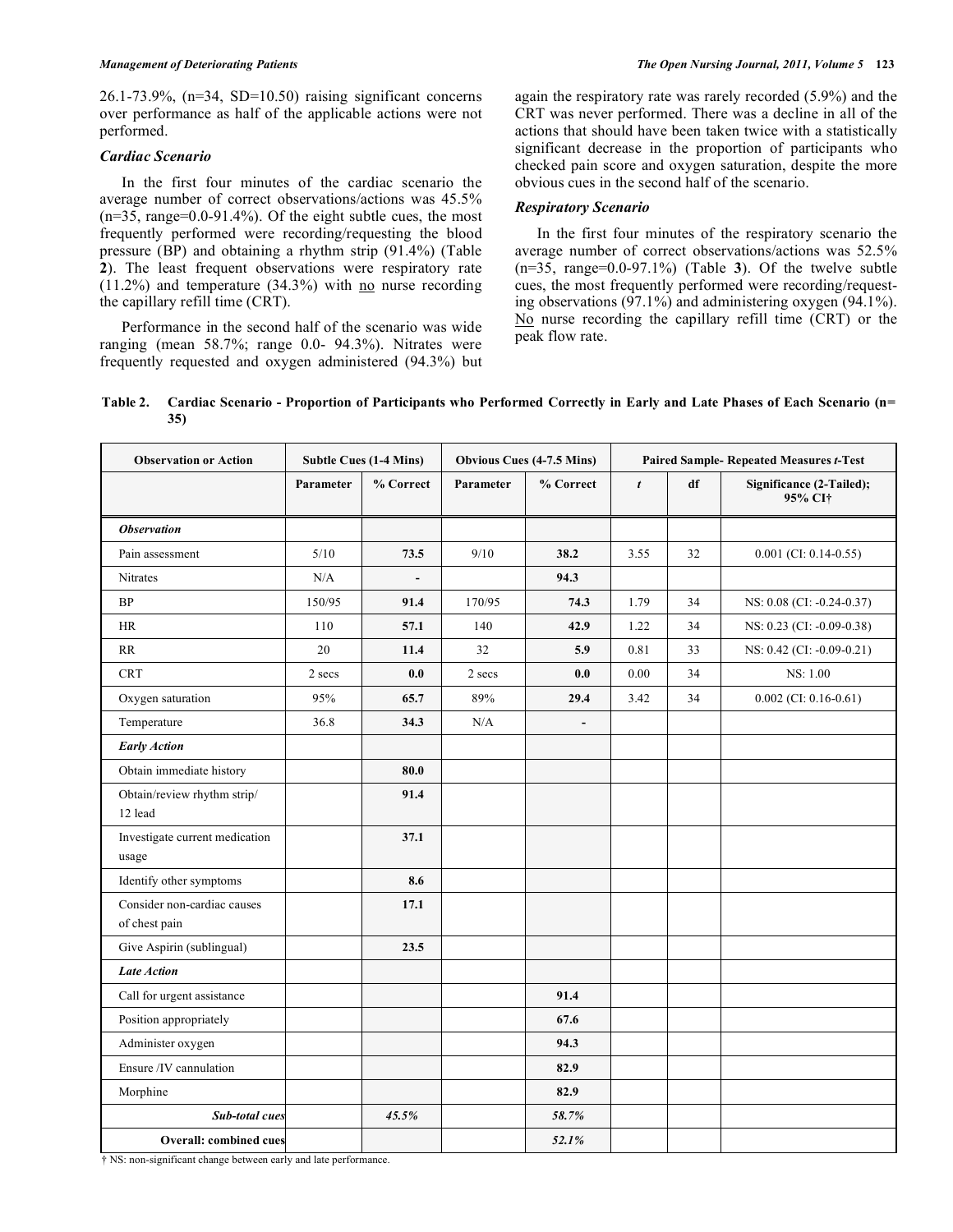| <b>Observation or Action</b>         | <b>Subtle Cues (1-4 Mins)</b> |           | <b>Obvious Cues (4-7.5 Mins)</b> |                          | <b>Paired Sample-Repeated Measures t-Test</b> |    |                                 |
|--------------------------------------|-------------------------------|-----------|----------------------------------|--------------------------|-----------------------------------------------|----|---------------------------------|
|                                      | Parameter                     | % Correct | Parameter                        | % Correct                | $\boldsymbol{t}$                              | df | Significance (2-Tailed); 95% CI |
| <b>Observation</b>                   |                               |           |                                  |                          |                                               |    |                                 |
| <b>BP</b>                            | 135/95                        | 97.1      | 170/95                           | 52.9                     | 4.59                                          | 33 | $0.000$ (CI: 0.25-0.64)         |
| HR                                   | 100                           | 72.7      | 140                              | 41.2                     | 3.22                                          | 32 | $0.003$ (CI: 0.12-0.54)         |
| RR                                   | 28                            | 50.0      | 32                               | 14.7                     | 4.24                                          | 34 | $0.000$ (CI: 0.18-0.52)         |
| <b>CRT</b>                           | 2 secs                        | 0.0       | 2 secs                           | 2.9                      | $-1.00$                                       | 32 | NS: 0.33(CI:-0.09-0.03)         |
| Oxygen saturation                    | 90%                           | 82.4      | 89%                              | 70.6                     | 1.28                                          | 33 | NS: 0.21 (CI: -0.07-0.31)       |
| Temperature                          | 38.8                          | 47.1      | N/A                              | $\overline{\phantom{a}}$ |                                               |    |                                 |
| Peak Flow (320L/Min)                 | 400 L/Min                     | 0.0       | N/A                              | $\blacksquare$           |                                               |    |                                 |
| <b>Early Action</b>                  |                               |           |                                  |                          |                                               |    |                                 |
| Obtain immediate history             |                               | 76.5      |                                  |                          |                                               |    |                                 |
| Investigate current medication usage |                               | 21.2      |                                  |                          |                                               |    |                                 |
| Identify symptoms/negative features  |                               | 21.2      |                                  |                          |                                               |    |                                 |
| Auscultate chest                     |                               | 67.6      |                                  |                          |                                               |    |                                 |
| Administer oxygen                    |                               | 94.1      |                                  |                          |                                               |    |                                 |
| <b>Late Action</b>                   |                               |           |                                  |                          |                                               |    |                                 |
| Call for urgent assistance           |                               |           |                                  | 63.6                     |                                               |    |                                 |
| Position appropriately               |                               |           |                                  | 91.2                     |                                               |    |                                 |
| Request IV cannulation               |                               |           |                                  | 61.8                     |                                               |    |                                 |
| Request nebuliser                    |                               |           |                                  | 58.8                     |                                               |    |                                 |
| Consider antibiotics                 |                               |           |                                  | 15.2                     |                                               |    |                                 |
| Consider non-invasive vent           |                               |           |                                  | 11.8                     |                                               |    |                                 |
| <b>Sub-total cues</b>                |                               | 52.5%     |                                  | 44.6%                    |                                               |    |                                 |
| Overall: combined cues               |                               |           |                                  | 48.6%                    |                                               |    |                                 |

**Table 3. Respiratory Scenario- Proportion of Participants who Performed Correctly in Early and Late Phases of Each Scenario (n= 34)** 

† NS: non-significant change between early and late performance.

 Performance in the second half of the scenario was wide ranging (mean 44.6%; range 2.9- 91.2%). Patients were positioned correctly (91.2%), but antibiotics (15.2%), non invasive ventilation (11.8%) and CRT (2.9%) were rarely requested/performed. There was a decline in the majority of actions that should have been taken twice with a statistically significant decrease in the proportion of participants who recorded the BP, heart, and respiratory rates despite the more obvious cues in the second half of the scenario.

#### **Situational Awareness**

 Ratings of situation awareness (perception, comprehension, projection) were performed at the end of each scenario with an average score of 12/24 (50.0%) (n=33, range 6-20).

#### *Cardiac Scenario - Situation Awareness*

 Participants scored on average 37.5% for '*perception'* of the environment with poor recall of important physiological parameters such as heart rate or respiratory rate. Overall '*comprehension'* of the situation was moderate (mean 55.7%) but with good understanding of the diagnosis

(74.3%). Anticipation (*'projection')* of potential decline and required treatment was high (82.1%).

## *Respiratory Scenario - Situation Awareness*

 Again participants had low scores (average 37.5%) for '*perception'* of the environment with poor recall of important physiological parameters such as heart rate and BP. Overall '*comprehension'* of the situation was moderate (mean 60.3%) but with good anticipation (*'projection')* of the future situation (72.1%).

# **Relationships Between Key Variables**

 Knowledge (multiple choice questionnaire) was significantly higher for participants (n=18) who had completed ALS or BLS training or an emergency paediatrics course in the past two years  $(r=0.692; p=0.004)$ . However this correlation did not translate into higher performance in the scenarios or situation awareness scores.

#### **DISCUSSION**

 In this research we aimed to identify how registered nurses from a rural Australian hospital manage deteriorating patients,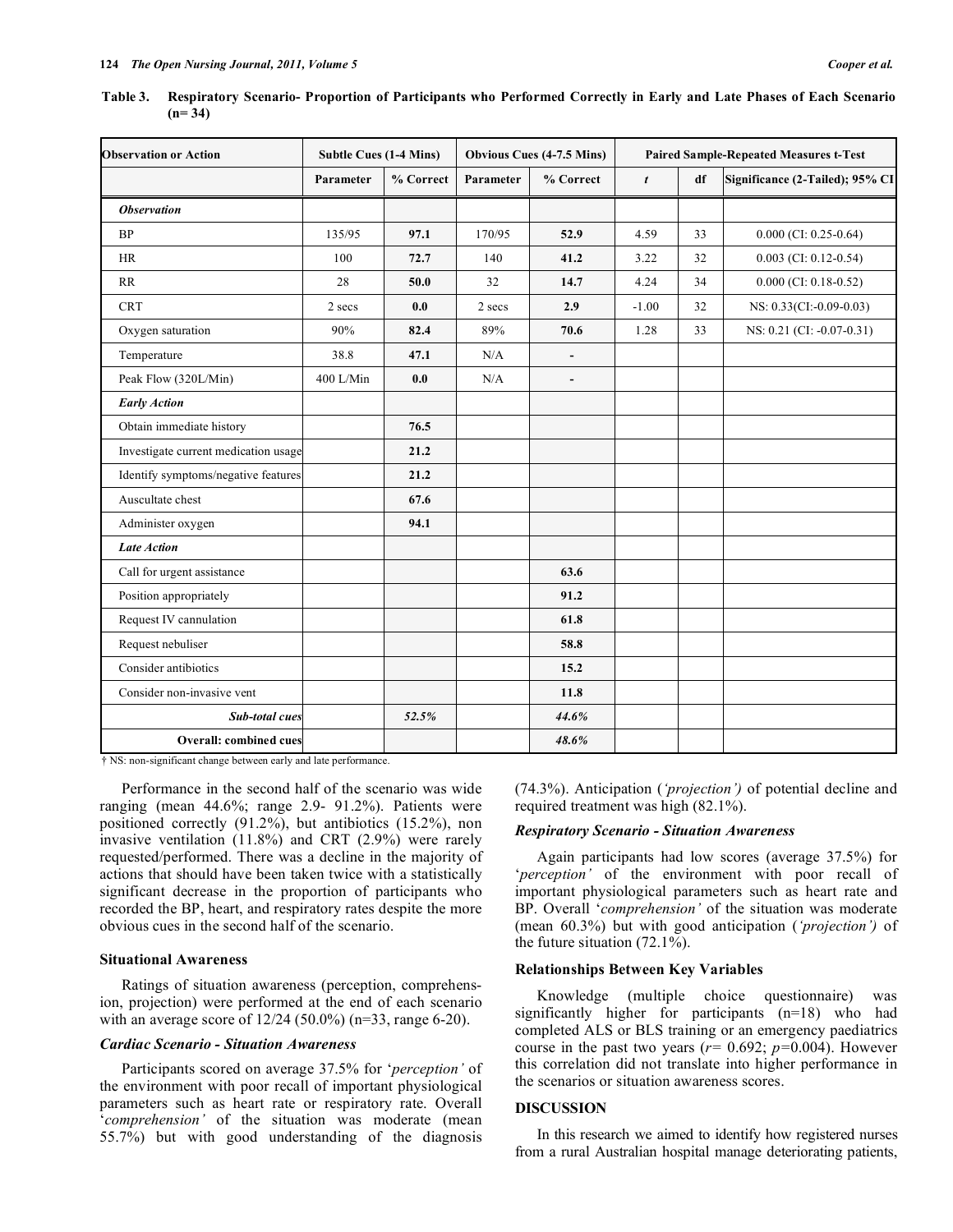how knowledge is applied, and to measure levels of situation awareness. The 35 participants were typical of the rural nursing population in that the majority were experienced female nurses who worked part time, but with infrequent experience of managing the acutely ill patient. Knowledge scores were acceptable averaging 67% and were found to be significantly higher for those who had recently completed life support training, however they did not perform any better in the scenarios (OSCEs). Of note is that registered nurse participants' knowledge scores were found to be significantly lower than those of 'point of completion' third year student nurses who were assessed in a parallel study using the same multiple choice questionnaire [27] (*t* = -2.84; df 82; *p*=0.006, CI: -13.04 (-7.67) -2.30) [27]. This indicates a failure to acquire and maintain knowledge at a contemporary level for registered practice.

 Skill performance was notably lower than knowledge averaging 50% (range 26-74%). In other words half the performance requirements were not completed, especially the respiratory rate and the CRT. In addition there was a significant decline in performance as the patient deteriorated despite the more obvious deterioration cues. From our observations this appeared to be related to increasing levels of participant anxiety - leading to performance decline as the patients' condition worsened. Situation awareness outcomes were consistent across both scenarios with participants demonstrating a poor perception of the situation, including low recall of important physiological parameters (this was often because they had not been recorded in the first instance leading to a lack of base line data and difficulty in judging the speed and extent of deterioration). Moderate levels of understanding of the situation (comprehension) were apparent and anticipation (projection) of future events was generally good.

 This study was set in a single hospital in rural Victoria with a sample of Caucasian nurses and therefore a lack of cultural and international diversity. The study sample was small although for situation awareness measures a sample of 30-60 participants are considered sufficient for each situation awareness query in a repeated measures design [34]. For a correlation design, analysis of our previous data sets suggests that in examining the relationship between skills and knowledge, a sample of 100 would be sufficient to set a 5% significance level (avoiding Type I error) and be powered sufficiently to avoid Type II error. The response rate was high (85%), however we do not know how non-participants perform. It may be that they were more confident in their ability and therefore did not feel the need to attend the training, or perhaps more likely, were less confident and competent and therefore fearful of attending.

 From the literature it is quite clear that resuscitation practices are inconsistent and that patient deterioration management can be improved [1-3, 27-29]. Our findings support this view [27-31]. In our previous work with student nurses and midwives [27, 29] the core issue was a failure to apply knowledge in stressful emergency situations. This knowledge-practice gap is apparent in different scenarios with varying levels of fidelity (medium to high) and in samples with quite different levels of experience. In other words performance cannot be predicted based on years of general experience and educational level. The infrequency of acute events in such settings ensures that clinical skills are not developed emphasising the need for applicable training, for example

'foresight' training [38] and FIRST<sup>2</sup>ACT [30] (*see below*). Staged and repetitive training in this area is likely to up-skill and maintain skills whilst bridging the knowledge-practice divide.

 Workloads, inexperience and a lack of skill have been noted as important limitations to nurses' ability to detect deteriorating patients [39], with a need to better appreciate clinical urgency [10]. Rather than utilizing more objective assessments, such as changes in physiological parameters, nurses have been found to use pattern recognition and/or intuition to identify changes in clinical course [39]. Such strategies, especially where the nurse is inexperienced, may not be effective and can lead to errors in judgment. For example, in our work with student nurses [28] trends of deterioration were missed and systematic assessment was lacking. Undergraduate and professional development education should therefore aim to enhance the ability to link information, pathophysiology and patient assessment, and identifying trends.

 Although educational trends are changing undergraduate and professional development courses remain largely dependent on didactic educational methods that fail to incorporate practice in realistic settings. International trends away from hospital based training to the higher education sector has reduced clinical practice time, and there is increasing competition for existing clinical placements [40, 41]. Alternative methods, therefore, have to be considered to enhance clinical skills. Clinical skills scenarios - repetitive high stakes and high fidelity - ideally in the clinical setting, are a good solution to this problem [42]. Development of situation awareness is also core and should be considered in light of aircraft industry, military experience, anaesthetics [43] and resuscitation teams [44]. In military aircraft circles it is argued that working hard leads to target fixation: a 'red mist' obscuring lateral thinking and a loss of situation awareness [45]. In other words there is an overemphasis on a target with ignorance of the threats around you. In medical terms, this relates to fixation on one sign or symptom with a drowning in one's "ability reservoir" [45: p 127]. Or put another way an overriding focus on a single issue, with all one's reserves focussed in that particular area, leading to failures in holistic assessment.

 Finally, from our work in this area the research team have been able to develop an educational model that is likely to enhance practice - FIRST<sup>2</sup>ACT (*Feedback Incorporating Review and Simulation Techniques 2 Act on Clinical Trends*) [30]. In line with the research approach described in this paper a number of educational stages are advocated including formative assessment, simulation, self review and expert feedback. High fidelity simulation is the key, noting that high psychological fidelity (believability) is essential without necessarily the need for high technology.

# **CONCLUSION**

 The international literature supports the notion that deteriorating patients could be managed more effectively. Medical Emergency Teams have made a difference to outcomes but there is evidence to suggest that those in the front line of patient care lack the skills to identify deterioration trends and to act appropriately. The solution to this is an integrated educational skills model that incorporates assessment, high fidelity simulation and reflective feedback techniques in addition to supervised clinical practice.